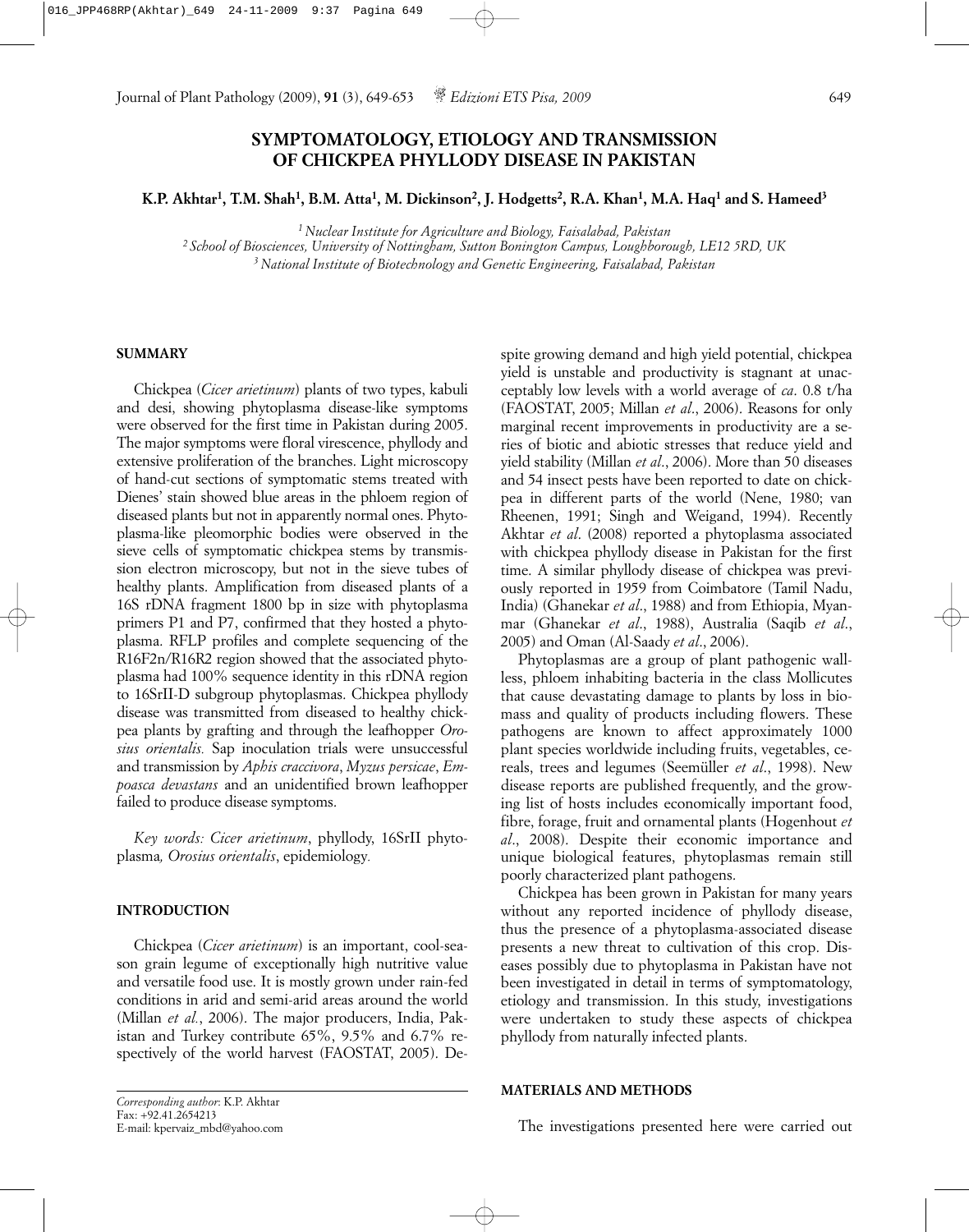during 2005-2008 at NIAB, Faisalabad (Pakistan), whilst electron microscopy for the in situ observation of the phytoplasma were carried out at NIBGE (Pakistan) and studies to characterize the phytoplasma using molecular techniques were conducted at the School of Biosciences, University of Nottingham, UK.

**Symptomatology**. Observations for chickpea phyllody disease were started one week after germination. Both symptomatic and symptomless plants were tagged in naturally infected fields at different growth stages. These plants were compared for their main and distinguishing features.

**Light microscopy.** Sections 1 to 2 mm long were cut with razor blades from healthy and infected tissues collected from the field and fixed at pH 7.4 for two days at 4°C as described by Nienhaus *et al*. (1982). Free handscut transverse sections were made and stained for 10 min in a 0.2% solution of Dienes stain at 30°C according to Deenley *et al*. (1979).

**Electron microscopy.** Water agar-embedded healthy and phyllody infected chickpea stem samples were prefixed in 5% glutaraldehyde overnight, washed with 0.2 M Pipes buffer and post-fixed in 1% osmium tetraoxide for 18 h at room temperature. The samples were washed with distilled water, treated with 5% uranyl acetate for 16-18 h and washed again with distilled water. They were then dehydrated with absolute ethanol and embedded in Spurr resin at 70°C for 48 h. Sections 120 nm thick were cut on an RMC MT 7000 ultra-microtome, picked on copper grids and stained with 5% uranyl acetate for 30 min and lead citrate for 10 min. Observations were made with a JEOL JEM1010 transmission electron microscope operating at 80 KV.

**Molecular characterization.** DNA was extracted from six symptomatic chickpea plants and analysed by PCR as described by Hodgetts *et al*. (2007). Amplifications of 16S rRNA were performed in 25 µl reactions using "Ready To Go PCR beadsTM" (Amersham, UK) containing 15 ng template DNA and 100 ng of each primer in a MJ Research PTC200 thermocycler as described by Hodgetts *et al*. (2007). The phytoplasma universal primers P1/P7 (Smart *et al*., 1996) were used for first-round PCR; the reaction conditions were 95°C for 3 min followed by 30 cycles of 94°C for 30 sec, 53°C for 90 sec, 72°C for 90 sec, with a final extension step of 72°C for 10 min. Following PCR, 10 µl of PCR products were digested with 0.5 U of either *Alu*I or *Hpa*II restriction enzymes (New England Biolabs, UK) overnight at 37°C in a 20 µl reaction vol. Digests were separated on 1.4% agarose gels in 1x TBE buffer containing ethidium bromide, and visualised under UV light. For sequencing of the 16S rRNA gene, the PCR product from one sample was cleaned using a Qiaquick® PCR Purification Kit (Qiagen, USA) before sequencing using primers P1/P7 and a range of internal primers, so that the complete sequence between primers R16F2n and R16R2 could be read in both orientations. Sequences were processed using Beckman Quickstart kit technology and WellRed Dye chemistry (infra-red dyes), with a CEQ 8000 Genetic Analysis System (Beckman Coulter, USA). For phylogenetic analysis, BLAST searches (Altschul *et al*., 1990) were performed at the National Center for Biotechnology Information (NCBI) web site (http://www.ncbi.nlm.nih.gov/).

**Sap inoculation.** Chickpea plant tissues with typical phyllody disease were collected from the field, ground in a mortar with pestle in 0.02 M phosphate buffer, pH 7.4 (1g/ml) and squeezed through very fine muslin. Young leaves of healthy chickpea plants were dusted with 500-mesh carborundum powder and mechanically inoculated with the freshly extracted sap using cotton pads. Plants were rinsed just after inoculation and kept under insect-free covers for symptom development.

Graft inoculation. Ten pots were sown in a glasshouse with 4-5 seeds each of chickpea kabuli genotype Pb-1. Plants were thinned to one per pot 2 weeks after germination. These plants were graft inoculated at 5-6 week age with chickpea shoots showing phyllody disease, collected from naturally infected plants. For graft inoculation, one slice was made on the stem, 1-2 inch below the tip when the test plants attained the height of 22 cm. A 12 cm long infected branch was detached from diseased plants. A similar cut was made on this branch and corresponding cut surfaces were brought together and tied with parafilm. The base of the detached stem was then placed in a 2x16 cm test tube, containing distilled water. The water was changed daily and after seven days the tubes were removed. Conventional agronomic practices and normal plant protection measures were followed to keep the crop in good condition. Plants were observed daily for symptom development.

**Insect transmission.** In a search for the vector, five different insects namely *Aphis craccivora*, *Mysus persicae*, *Orosius orientalis, Empoasca* sp. and an unidentified brown leafhopper were collected from chickpea fields using yellow sticky traps and by sweep netting chickpea plants in fields with high incidence of phyllody disease during 2005-2007. A batch of twenty insects per plant for each aphid and leafhopper species was then transferred immediately after collection to 10 caged, healthy chickpea seedlings (4-week-old) for an inoculation access period of 5 days. Insects were killed after the inoculation feeding period with Confidor (0.8 ml/l H<sub>2</sub>O). Test plants were monitored daily for symptom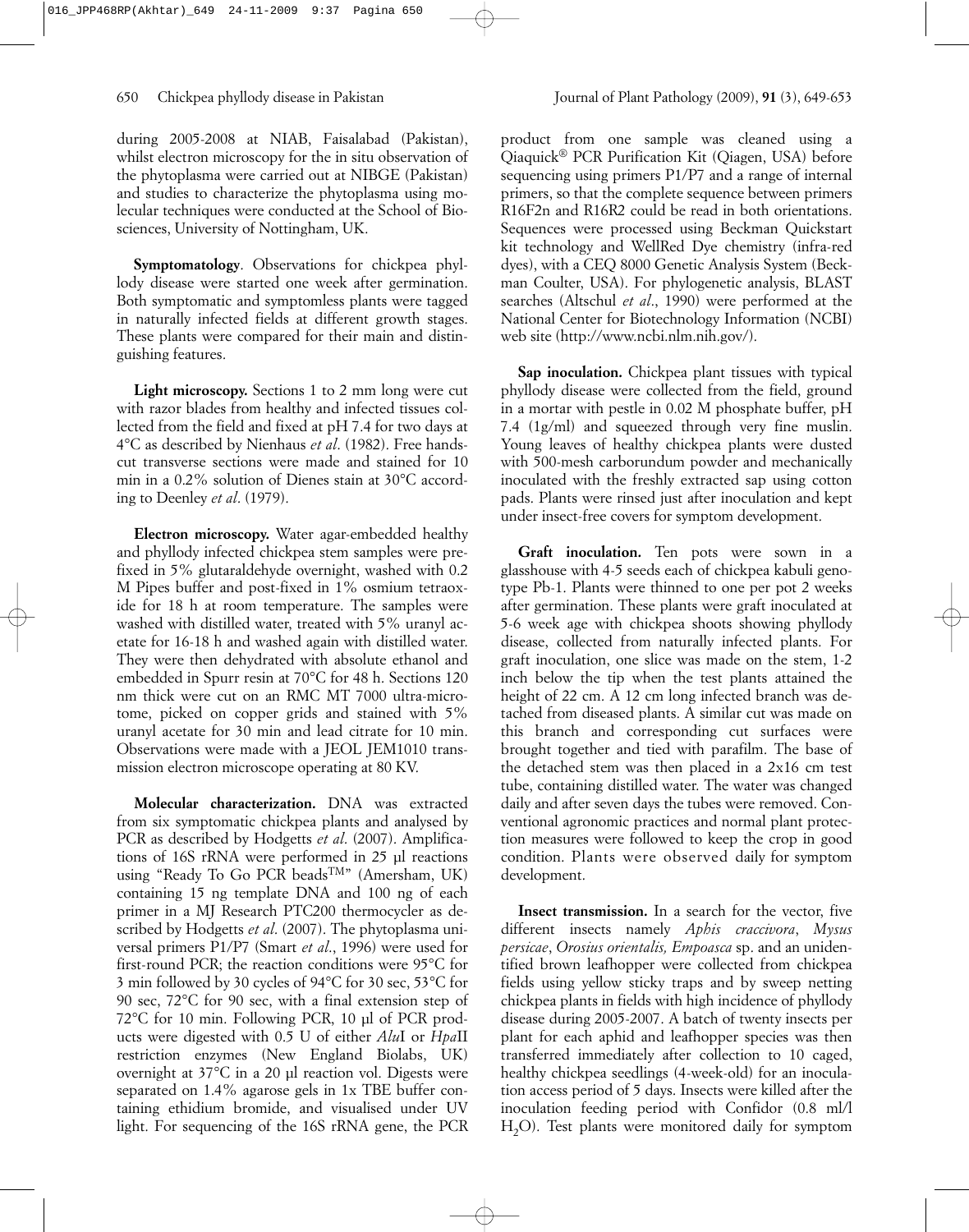expression. In addition, a similar set of chickpea plants was inoculated using the same insects after 5 days acquisition access period on phyllody infected chickpea plants.

Seed transmission. One hundred seeds of chickpea genotype kabuli NCS 2001 were harvested at maturity from chickpea plants partially infected with phyllody disease. These seeds were planted in pots under insect free conditions in the glasshouse. Plants were observed for symptom development until maturity.

# **RESULTS**

**Symptomatology.** Chickpea phyllody disease can produce different types of symptoms, but the main symptoms observed were phyllody, virescence and extensive branch proliferation. The most characteristic symptom is transformation of floral parts into green leaf-like structures (phyllody). The ovary is replaced by elongated structures, almost resembling a shoot and the calyx becomes polysepalar. The sepals become leaf like and remained smaller in size (Fig. 1). The phylloid flowers become actinomorphic in symmetry and the corolla becomes polyseptalous and deep green. The stamens retain their shape but flatten, showing a tendency to become leaf-like. The anthers become green and contain abnormal pollen grains. The pistils transform into a pseudosyncarpous ovary by their fusion at the margins. This false ovary becomes very enlarged and flattened. Inside the ovary, instead of ovules there are small petiole-like outgrowths, which later grow and burst through the walls of the false ovary providing small shoots. These shoots continue to grow and produce more phyl-



**Fig. 1.** Healthy and normal flowers (left upper kabuli type and lower desi type) and abnormal green structure (phyllody, virescence and proliferation) on the right.

loid flowers at the axillae. Production of new shoots from closely placed axils, due to possible stimulation of axillary buds, result in crowding of shoots at the apical portion, giving a bushy appearance to the plants. The leaves may become epinastic and leathery. The main stems and axillary branches become very thin compared to healthy ones. The stalk of the phylloid flowers is generally elongated, where as the normal flower has very short pedicels (Fig. 1). Phyllody-affected plants become sterile, resulting in total loss of yield.

Severity of phyllody was found to be associated with the time of infection. Plants infected during early stages of development showed severe symptoms on whole plants while plants infected later showed severe symptoms on the upper part only. Sometimes normal flowers were produced on symptomless parts of a plant, occasionally followed by some rudimentary flowers that yielded very small, sickle-shaped, upright and leathery pods with degenerate seeds. However, seeds developed on partially infected plants had a bitter taste and sometimes they germinated in the pods.

Infected plants scattered in the field were more easily spotted at flowering and podding time. When the healthy plants were drying, diseased ones remained green.

**Light microscopy.** Light microscopy of Dienes stained sections from stems of infected plants showed regularly distributed dark blue areas in the phloem region (not shown). No such areas were found in sections from healthy tissues or in diseased tissues other than phloem.

**Electron microscopy***.* Infected chickpea tissues showed typically pleomorphic (phytoplasma) bodies 200-600 nm in diameter, confined to the sieve elements (not shown). Such bodies were absent from healthy samples.

**Molecular characterization.** DNA was extracted from six infected plants and amplified using the universal phytoplasma PCR primers P1/P7. PCR products were characterized by RFLP analysis and sequencing of one isolate between the R16F2n and R16R2 primers. All samples from symptomatic plants gave the expected 1800 bp PCR product and the RFLP profiles using *Alu*I and *Hpa*II were identical for all six, and the same as that associated with 16SrII-D phytoplasmas, including others from our collection at the University of Nottingham (Hodgetts *et al.*, 2007, 2008) (results not shown). Sequencing confirmed that the phytoplasma had 100% sequence identity with the 16Sr-II-D tomato big bud phytoplasma over the entire 1247 bp of the R16F2n/R16R2 region. This sequence has been deposited at GenBank with accession No. FJ870549.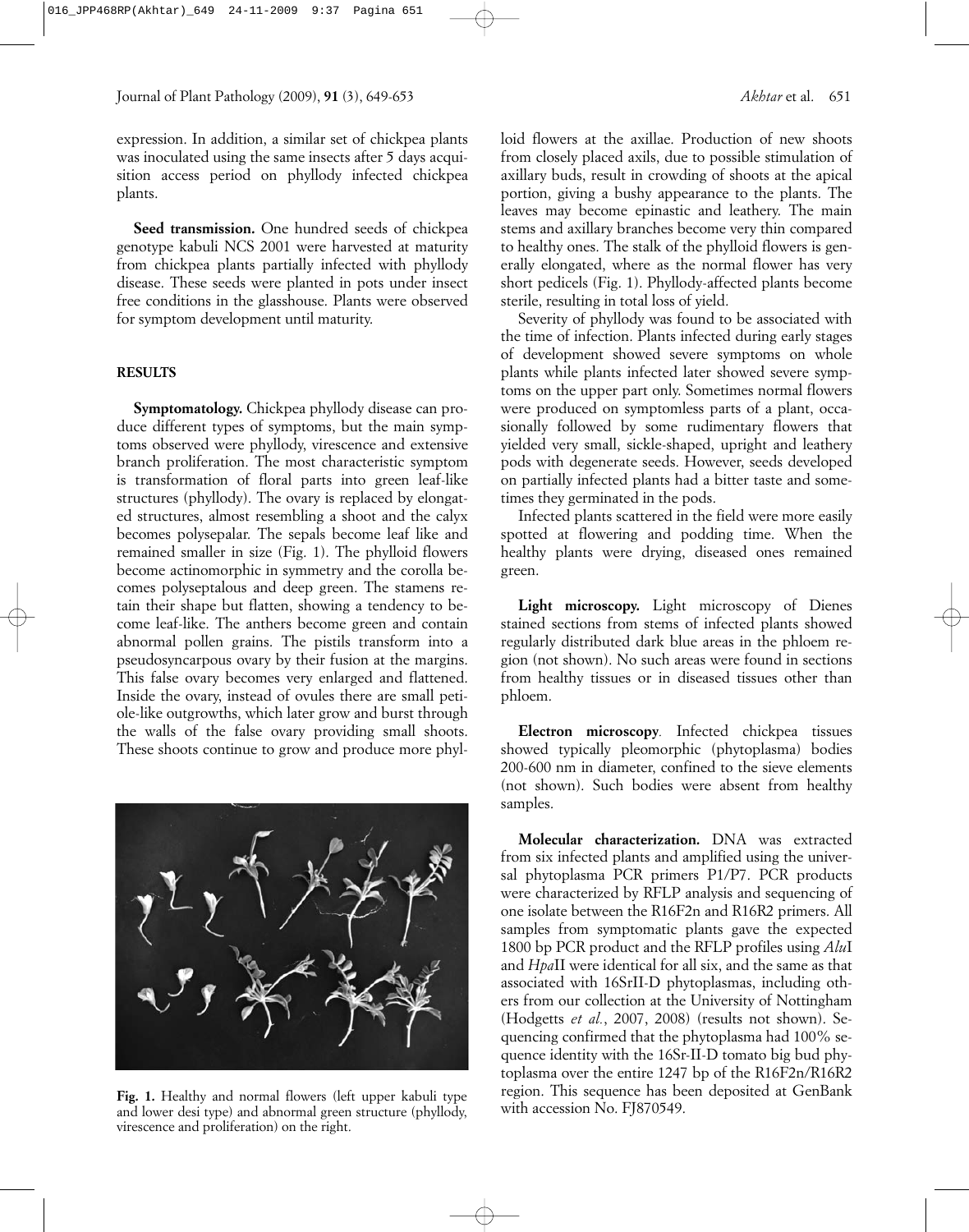| Method of inoculation                                 |                    | Plants used for     | Plants with       | Disease      |
|-------------------------------------------------------|--------------------|---------------------|-------------------|--------------|
|                                                       |                    | transmission trials | disease symptoms  | transmission |
|                                                       |                    | (N <sub>o</sub> )   | (N <sub>o</sub> ) | (%)          |
| Grafting                                              |                    | 10 <sup>a</sup>     |                   | 100          |
| Plants exposed to                                     | A. craccivora      | 10                  | $\theta$          | 0            |
| insects after a 5-<br>day AAP on<br>phyllody infected | M. persicae        | 10                  | $\Omega$          | $\Omega$     |
|                                                       | O. orientalis      | 10                  | 7                 | 70           |
|                                                       | E. devastans       | 10                  | $\Omega$          | $\Omega$     |
| plants                                                | Unidentified brown | 10                  | $\Omega$          | $\Omega$     |
|                                                       | leafhopper         |                     |                   |              |
| Plants inoculated                                     | A. craccivora      | 10                  | $\Omega$          | 0            |
| with insects<br>immediately after<br>capture from     | M. persicae        | 10                  | $\Omega$          | $\Omega$     |
|                                                       | O. orientalis      | 10                  | $\overline{2}$    | 20           |
|                                                       | E. devastans       | 10                  | $\Omega$          | $\Omega$     |
| diseased field                                        | Unidentified brown | 10                  | $\Omega$          | $\Omega$     |
|                                                       | leafhopper         |                     |                   |              |

**Table 1.** Results of graft and insect transmission trials.

a Success of grafting was 70% as only 7 grafts survived.

**Transmission**. Under glasshouse conditions, sap and seed transmission of the infectious agent could not be achieved, which indicates that chickpea phyllody is not mechanically or seed transmissible. The phyllody disease was transmitted from infected to healthy chickpea plants by grafting. Of the 10 grafts seven survived, showing disease symptoms 20-25 days after grafting (Table 1).

Transmission trials with *O. orientalis* were successful, while *A. craccivora*, *M. persicae*, *E. devastans* and the unidentified brown leaf hopper failed to transmit the disease. The rate of transmission with *O. orientalis* was higher (70%) when chickpea plants were inoculated with leafhoppers which had been reared on infected chickpea. It was less (20%) when leafhoppers captured in the field were directly released onto healthy chickpea seedlings (Table 1).

## **DISCUSSION**

Since the first report of chickpea phyllody from Coimbatore in Tamil Nadu (India) in 1959 (Ghanekar *et al*. 1988), this syndrome has been observed in Ethiopia, Myanmar, (Ghanekar *et al*., 1988), Australia (Saqib *et al*., 2005) and Oman (Al-Saady *et al*., 2006). In Pakistan this disease was observed for the first time in 2005 (Akhtar *et al*., 2008). On the basis of major disease symptoms, graft inoculation, *O. orientalis* transmission, reaction with Dienes stain, direct observation of pleomorphic bodies in sieve cells and amplification of a characteristic 1800 bp 16S rDNA fragment, it was confirmed that chickpea plants are infected by a phytoplasma**.** Dienes staining showed regularly distributed areas in the phloem region similar to those observed for other phytoplasmas (Salehi and Izadpanah, 1992). TEM revealed the presence of pleomorphic bodies similar to previously reported phytoplasmas (Credi, 1994; Samad *et al*., 2002; Ajayakumar *et al*., 2007). A similar etiology for chickpea phyllody has been reported in India (Ghanekar *et al*., 1988), Australia (Saqib *et al*., 2005) and Oman (Al-Saady *et al*., 2006).

The major symptoms of chickpea phyllody in Pakistan, such like virescence, phyllody and branch proliferation are similar to those described in other parts of the world. Furthermore, the phytoplasma isolate is in the same 16SrII-D alfalfa witches' broom group as the isolates from Australia and Oman, although the isolate in Oman was mistakenly referred to as 16SrII-B by Al-Saady *et al*. (2006). In Pakistan, germination of seeds in pods of phyllody-affected plants was also observed and this has not been reported elsewhere. However germination of seeds in nature has been found in capsules of phytoplasma-infected sesame in Iran (Salehi and Izadpanah, 1992). The yellowing symptoms reported from Oman and the leaf deformity reported from Australia were not commonly observed in Pakistan.

Our present results indicate that seed and sap transmission from phyllody-infected chickpea plants to susceptible chickpea does not occur. However, the disease was transmitted from diseased to healthy chickpea by grafting and an insect vector. These results conform to previous reports for phytoplasmas. *O. orientalis* was the only major leafhopper species found in chickpea fields and this is the first time that this species is reported as a natural and experimental vector of chickpea phyllody in Pakistan. Our results are in agreement with those from India (Ghanekar *et al*., 1988) where chickpea phyllody was reported to be vectored by *O. orientalis* (Matsumura [=*albicinctus* (Distant)]. *O. orientalis* is a natural vector of 16SrII group phytoplasmas and it was also report-